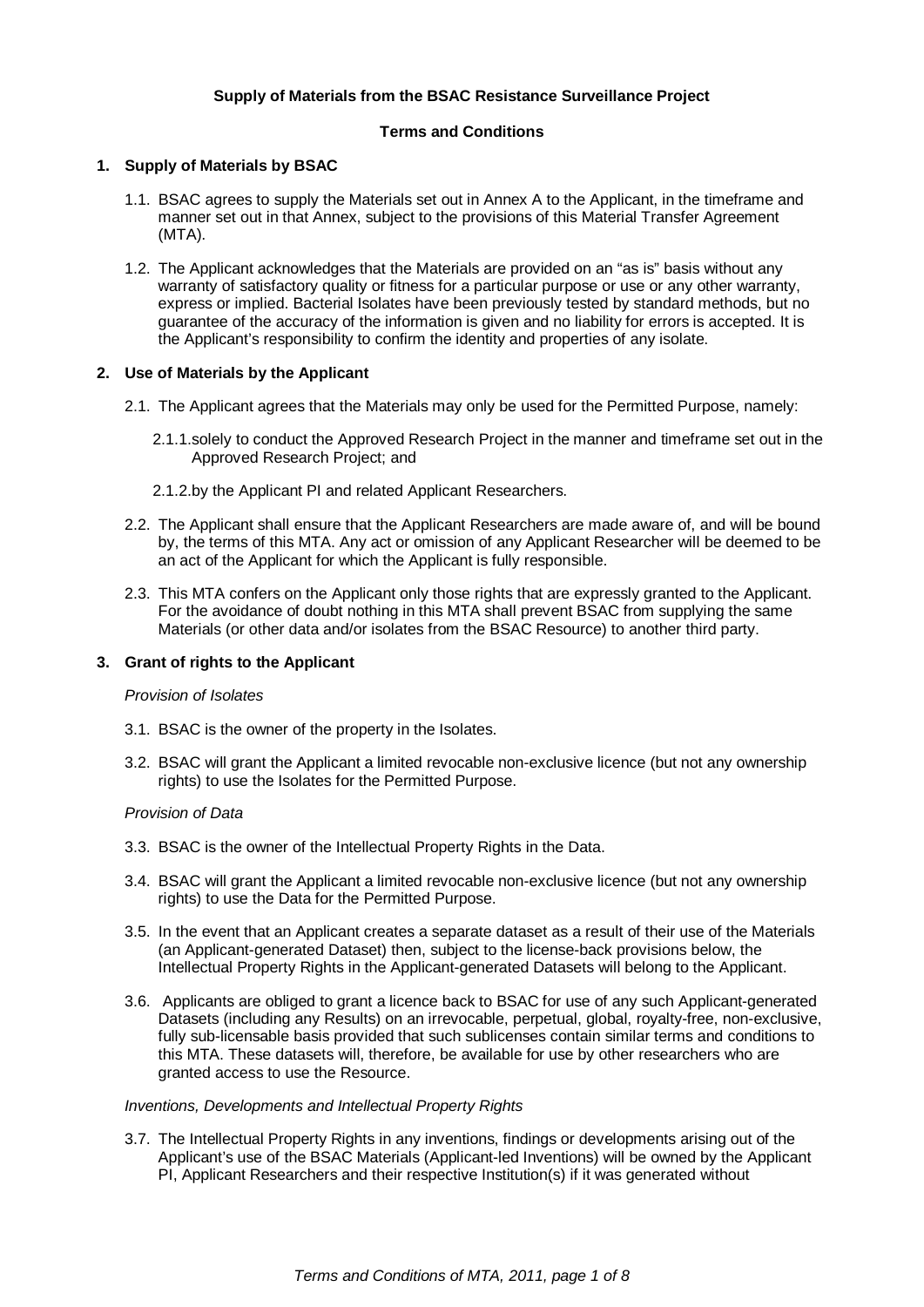contribution by BSAC, and otherwise jointly by them and BSAC in proportion to their contributions.

- 3.8. The owner of the rights in the Applicant-led Invention will promptly inform the other party of any patents granted.
- 3.9. In the case of commercial benefit arising from Applicant-led Inventions, those parties that fund the development and commercialisation of the invention are entitled to recoup their costs before any further benefits are shared. The BSAC and other parties involved in the research and commercialisation will then negotiate over the sharing of any further profits, but no single party will be entitled to take more than 60% without the express agreement of all other parties concerned.
- 3.10. Notwithstanding the ownership provisions of clause 3.7, Applicant-led Inventions may not be used to restrict health-related research and/or access to healthcare unreasonably anywhere in the world. (For example, without limitation, BSAC would consider it unreasonably restrictive for naturally-occurring genetic sequences, biomarkers, proteins or biochemical processes to be made the exclusive preserve of one party.) In the event that BSAC considers conduct to be unreasonably restrictive, the Applicant is automatically deemed to grant a licence back to BSAC for the use of any such inventions and intellectual property rights on an irrevocable, perpetual, global, royalty-free, non-exclusive, fully sub-licensable basis so that other researchers who are granted access to use the Resource can exercise such rights to the extent necessary to conduct their research project. Without prejudice to the foregoing, BSAC will notify the Applicant promptly as soon as it becomes aware that the provisions of this clause apply.

### Sub-licensing

3.11. Expressly excluded from any grant of rights under this MTA is any ability (direct or indirect) to sub-license or re-publish the Materials.

# **4. Confirmations from the Applicant**

#### General

4.1. The Applicant hereby confirms to BSAC that all work using the BSAC materials will be carried out in compliance with all applicable laws, regulations, guidelines and approvals, including without limitation the Data Protection Act 1998, the Human Tissue Act 2004, and any approvals required from a Research Ethics Committee.

### **Security**

4.2. The Applicant will retain the Materials in an appropriate and secure location as regards Isolates or a secure network system as regards Data at such standard as would be reasonably expected for the storage of valuable and proprietary samples and/or data.

# **5. Data**

5.1. The Applicant will make no attempt to identify patients from whom Isolates have been obtained, and will safeguard their anonymity in publications. For example, geographically-linked data will be published only at regional or higher level such that the results for a single clinical centre cannot be identified.

# **6. Isolates**

- 6.1. The Applicant acknowledges that the Isolates are infectious and pathogenic, and may contain infectious contaminants such as viruses and latent viral genomes. The Applicant will ensure that Isolates are handled in suitable laboratory facilities with adequate biohazard containment, using suitable procedures and equipment, by appropriately trained and qualified staff. They will in no case be applied to human subjects. From the time of receipt, the Applicant is fully responsible for the safe and appropriate handling of the Isolates and any products derived from them.
- 6.2. The Applicant confirms that the Isolates will be kept on the premises of the Applicant and not transferred (in whole or part) to any other location without the prior written approval of BSAC.

### **7. Return and publication of Results**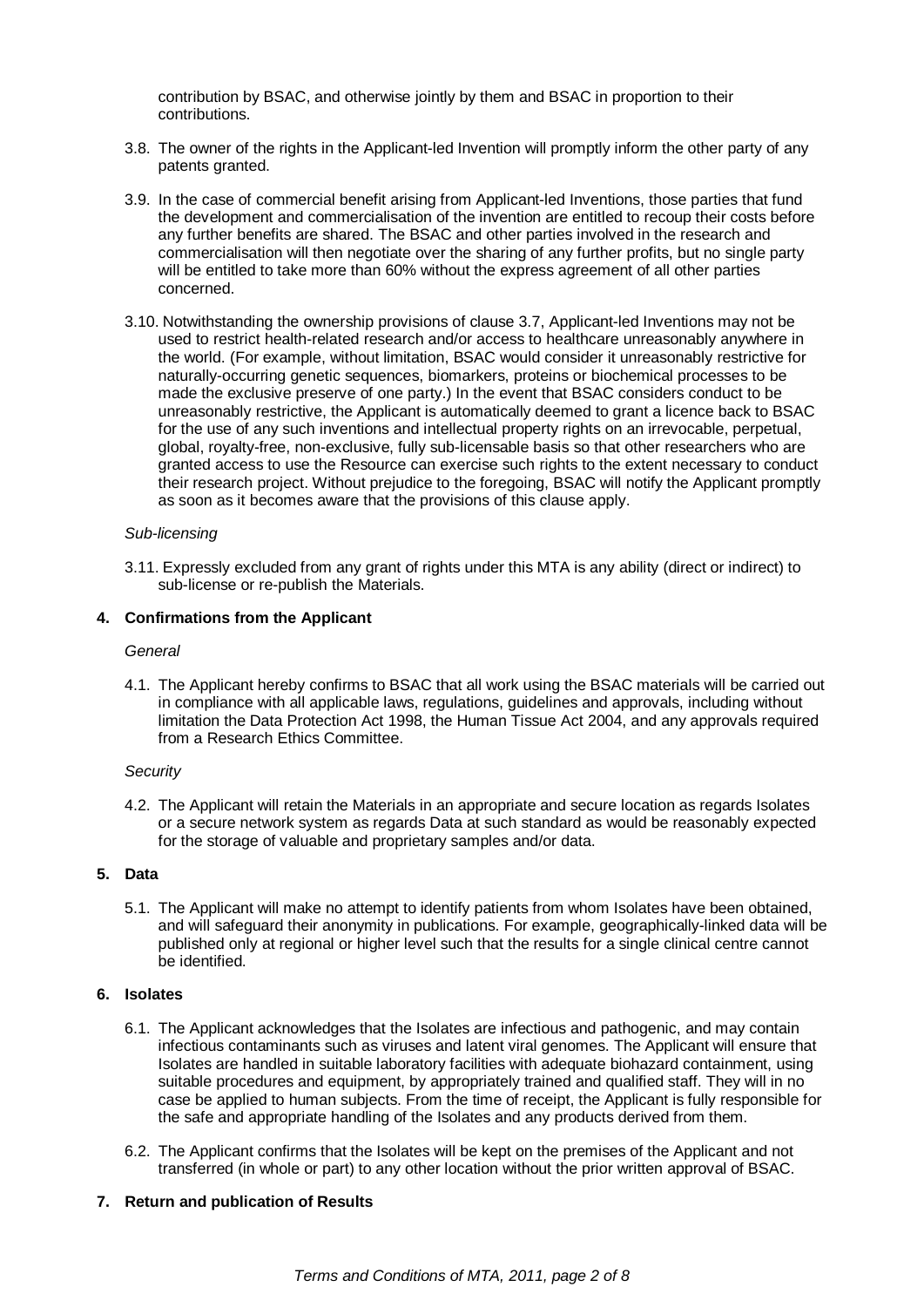## Publication of Results

- 7.1. The Applicant will use its best endeavours to publish the findings within 6 months after the date on which it has represented to BSAC that the Research Project will be completed:
	- 7.1.1. in an academic journal; or
	- 7.1.2. on an open source publication site.
- 7.2. On the earlier of 6 months after the publication of the findings or 12 months after the date on which the Applicant has represented to BSAC that the Approved Research Project would be completed, the Applicant shall provide to BSAC a copy of:
	- 7.2.1. the Results themselves in such form and format as BSAC shall reasonably require;
	- 7.2.2. the raw data behind the Results in such detail and in such form and format as BSAC shall reasonably require

after which the BSAC can make this information available for use by others.

7.3. BSAC will consider reasonably any written requests (containing an appropriate explanation) for an extension of the time limits set out in this clause.

### Notification to BSAC

- 7.4. The Applicant is primarily responsible for publication, and is not required to clear any report of its Results and Findings with BSAC.
- 7.5. Nonetheless, the Applicant will use reasonable endeavours to provide the text of any proposed publication to BSAC before submitting it for publication and will allow a reasonable length of time for BSAC to review the text before submission. The Applicant will consider in good faith such changes as are suggested by BSAC arising from BSAC's review of the text.
- 7.6. In some circumstances, co-authorship with investigators from the BSAC Resistance Surveillance Project may be appropriate, and will be agreed according to prevailing norms of academic conduct and publication ethics.

### Credit to BSAC

- 7.7. Any publication of the Results and Findings will include a credit to the BSAC as the source of Isolates and/or Data e.g. "This research was conducted using isolates from the BSAC Resistance Surveillance Project".
- 7.8. Individual Isolates that are studied and described in detail should be identified by their BSAC project number/code.

### Publication of summary on BSAC's websites

- 7.9. After BSAC has supplied the Materials agreed for the Approved Research Project, BSAC may publish on any of its websites:
	- 7.9.1. A summary of the Approved Research Project.
	- 7.9.2. Summary details of the Applicant Institution and the Applicant PI.

### **8. Charges**

- 8.1. The Applicant agrees to pay the Charges set out in Annex A to the recipient and in the manner set out in that Annex.
- 8.2. Charges may be due to BSAC or to a contractor holding the Materials on BSAC's behalf.
- 8.3. Where applicable the Charges will include VAT, which will be shown on any invoice.
- 8.4. Failure to pay the Charges promptly when due and properly requested will constitute a material breach of this MTA, whether the payment is due to BSAC or to its contractor.

# **9. Confidentiality**

9.1. BSAC and the Applicant will not disclose any confidential information supplied to it (the receiving party) by the other party (the disclosing party) to any person, other than in accordance with this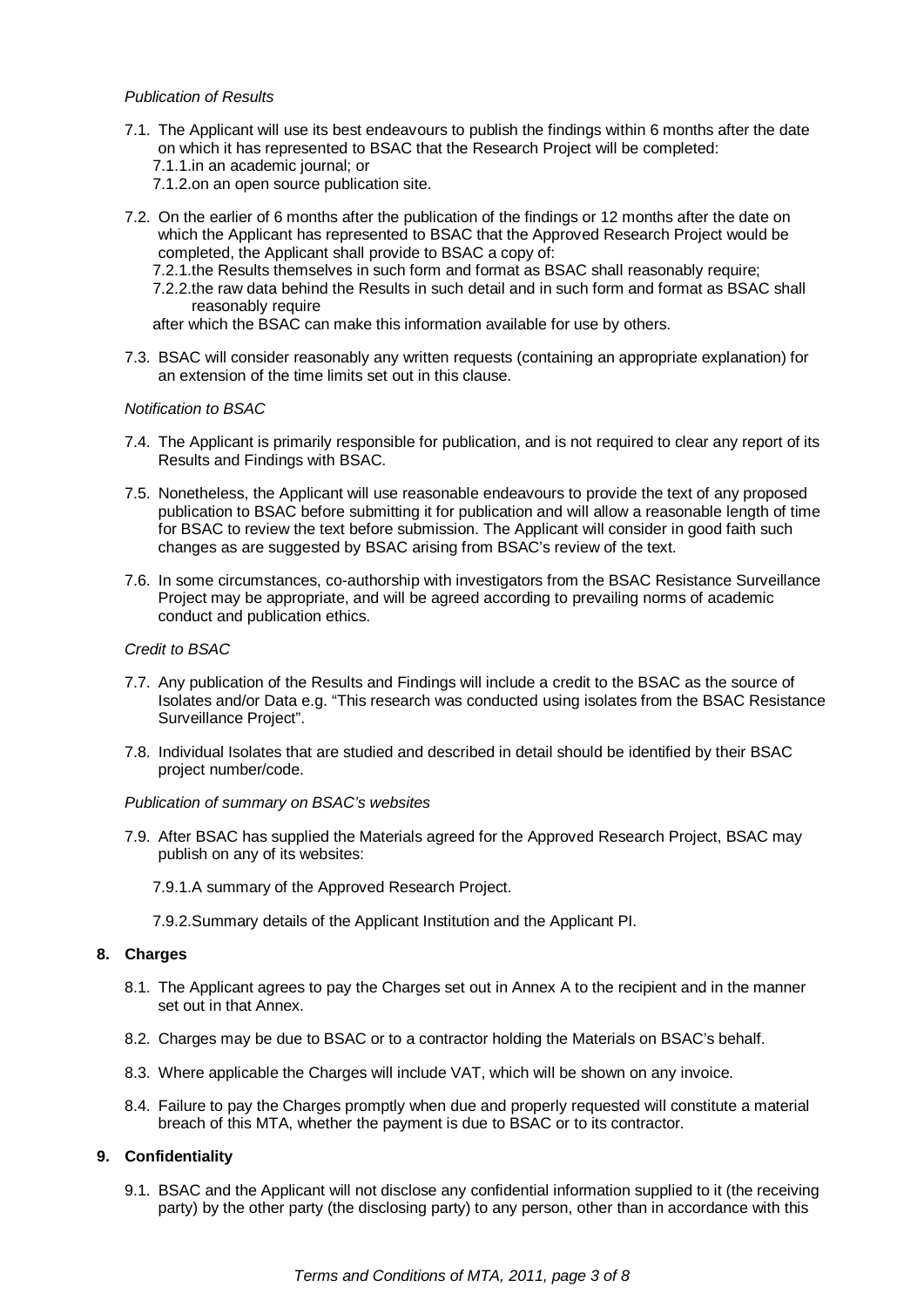MTA. The receiving party will restrict disclosure of such information to Applicant Researchers, staff directly concerned with the BSAC Resistance Surveillance Project, and such of its other employees, agents, consultants and subcontractors as need to know for the purpose of discharging its obligations to the disclosing party, and will ensure that such other employees, agents, consultants and subcontractors are subject to corresponding obligations of confidentiality.

- 9.2. Notwithstanding the provisions of clause 9.1, the recipient party may disclose confidential information as set out in this MTA (including but not limited to publishing a summary of the Approved Research Project) where such disclosure would otherwise be prohibited by this clause if and to the extent that:
	- 9.2.1. it is required to be disclosed by law, by any governmental or other regulatory authority, by a court or other authority of competent jurisdiction; or
	- 9.2.2. it was known by the receiving party and at its free disposal before disclosure to it by the disclosing party, or was subsequently lawfully disclosed to the receiving party by a third party who did not impose any restrictions on its disclosure;
	- 9.2.3. it was in (or enters into) the public domain other than by reason of a breach of this clause by the receiving party; or
	- 9.2.4. it is independently developed by a person or persons with no access to the confidential information disclosed to the receiving party; or
	- 9.2.5. BSAC and the Applicant agree, acting reasonably, that such information is trivial or obvious, or they agree in writing that such disclosure may be permitted.

### **10. Term**

- 10.1. The term of this MTA commences on the Effective Date and ends on the date on which the Applicant has asserted to BSAC that the Results from the Approved Research Project will be published.
- 10.2. This term may be extended by BSAC, in its reasonable discretion, on application to BSAC by the Applicant.

#### **11. Termination**

- 11.1. BSAC shall be entitled forthwith to terminate this MTA by written notice to the Applicant if:
	- 11.1.1. The Applicant commits any breach of a material provision of this MTA and, in the case of a breach capable of remedy, fails to remedy the same within 10 days after receipt of a written notice giving particulars of the breach and requiring it to be remedied;
	- 11.1.2. The Applicant PI ceases to be employed or otherwise engaged by the Applicant Institution and the Applicant Institution fails to provide a suitable substitute; or
	- 11.1.3. The Applicant ceases, is likely to cease or threatens to cease, to carry on business.
- 11.2. For the purposes of clause 11.1, a breach shall be considered capable of remedy if the party in breach can comply with the provision in question in all respects other than as to the time of performance, provided that time of performance is not of the essence.
- 11.3. Any waiver by BSAC of a breach of any provision of this MTA shall not be considered as a waiver of any subsequent breach of the same or any other provision thereof.
- 11.4. The rights to terminate this MTA given by this clause shall be without prejudice to any other right or remedy of either party in respect of the breach concerned, if any, or any other breach.

#### **12. Consequences of termination**

12.1. Upon expiry of the MTA pursuant to clause 10 above or termination of this MTA by BSAC pursuant to clause 11, the grant of rights to the Applicant shall be automatically terminated.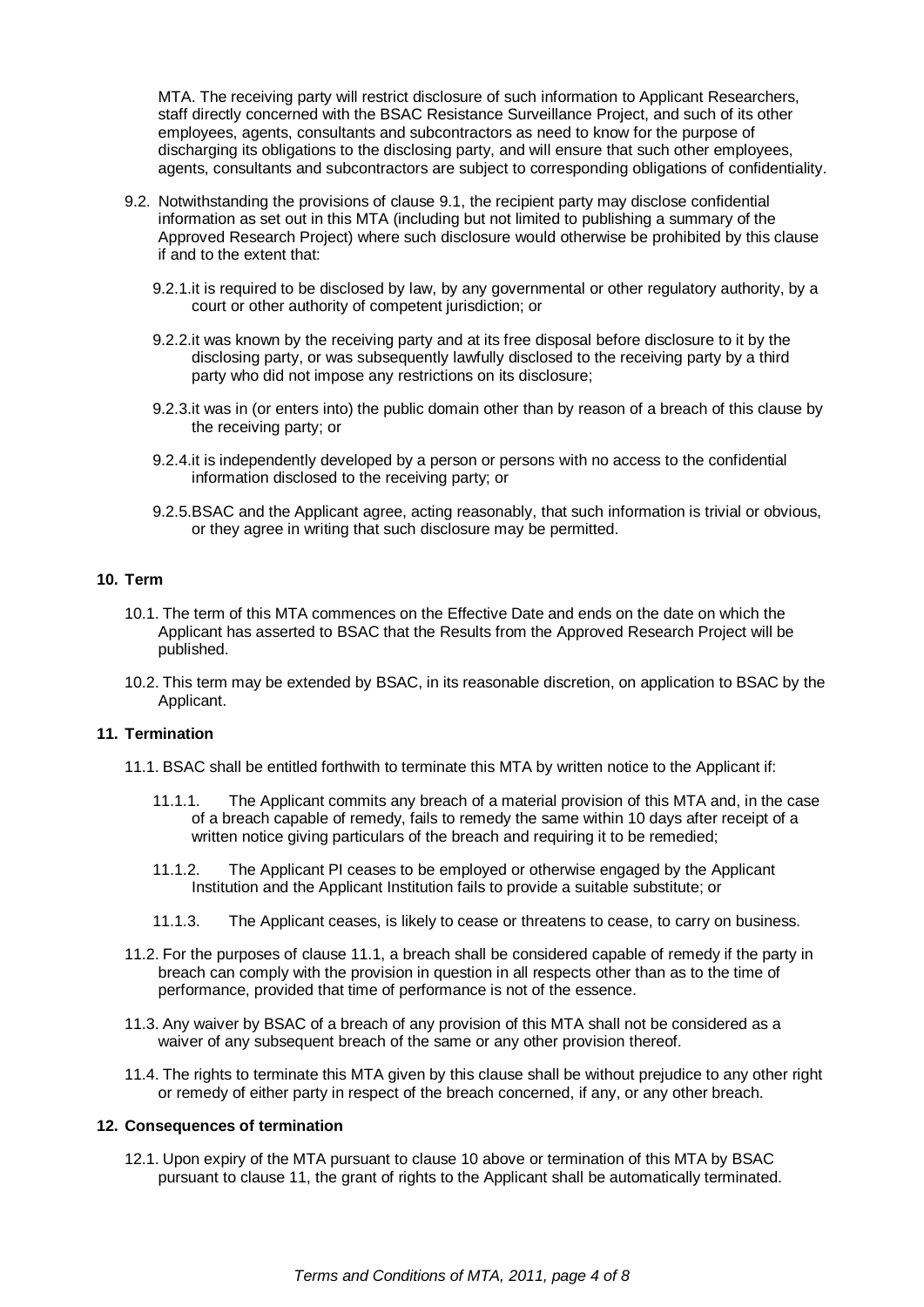- 12.2. Without prejudice to the foregoing and to any other rights that BSAC may have in relation to termination under clause 11, BSAC may take the following steps:
	- 12.2.1. It may prohibit the Applicant PI and other researchers from the Applicant's Institution from accessing any further materials from within the BSAC Resource; and/or
	- 12.2.2. It may inform relevant personnel within the Applicant PI's Institution, funders of the Applicant and/or governing or other relevant regulatory bodies of the Applicant.
- 12.3. On termination of this MTA (however arising) the accrued rights, liabilities and obligations of the parties as at termination shall survive and continue in full force and effect.

# **13. Notices**

- 13.1. Any notice or other document to be given under this MTA shall be in writing in the English language and shall be delivered by hand, e-mail, mail, or facsimile to BSAC or the Applicant at the address set out in this MTA or such other address as the recipient party may from time to time designate by written notice to the other party. Notices will be deemed to have been duly given:
	- 13.1.1. in the case of delivery by hand, when delivered; or
	- 13.1.2. in the case of delivery by e-mail, upon receipt at the recipient's email server (unless an undeliverable message is received); or
	- 13.1.3. in the case of delivery by mail, on the third working day following the day of posting; or
	- 13.1.4. in the case of facsimile, on acknowledgement by the recipient facsimile machine.

### **14. Assignment and sub-contracting**

- 14.1. Neither party shall be entitled to assign this MTA or any of its rights or obligations hereunder without having first received the written approval of the other party, which approval shall not be unreasonably withheld or delayed.
- 14.2. The Applicant shall not sub-contract the performance of any of its obligations under the MTA or any part thereof without having first obtained written consent from BSAC, which consent shall not be unreasonably withheld.
- 14.3. The Applicant shall be responsible for the acts, defaults and omissions of its sub-contractors, whether consent has been given to their appointment under this MTA or not, as if they were its own and any consent given under this MTA shall not relieve the Applicant of any of its obligations under this MTA.

### **15. Force majeure**

- 15.1. If any party is prevented from, hindered or delayed in performing any of its obligations under this MTA by reason of a Force Majeure Event, such party shall promptly notify the other of the date of its commencement and the effects of the Force Majeure Event on its ability to perform its obligations under this MTA. If mutually agreed by the parties, then the obligations of the party so affected shall thereupon be suspended for so long as the Force Majeure Event may continue.
- 15.2. The party affected by a Force Majeure Event shall not be liable for any failure to perform such of its obligations as are prevented by the Force Majeure Event provided that such party shall use every reasonable effort to minimise the effects thereof and shall resume performance as soon as possible after the removal of such Force Majeure Event. If the period of non-performance exceeds 28 days from the start of the Force Majeure Event then the non-affected party shall have the option, by written notice to the other party, to terminate this MTA.
- 15.3. For the purpose of this clause "Force Majeure Event" means any event beyond the reasonable control of a party and arising without its fault or negligence including, without limitation, acts of God, war, terrorism, riot, civil commotion, malicious damage, compliance with any law or governmental order, rule, regulation or direction, accident, fire, flood or storm. For the avoidance of doubt, strike, industrial action, failure of technology systems, third party insolvency and failure of any third party shall not be considered to be Force Majeure Events.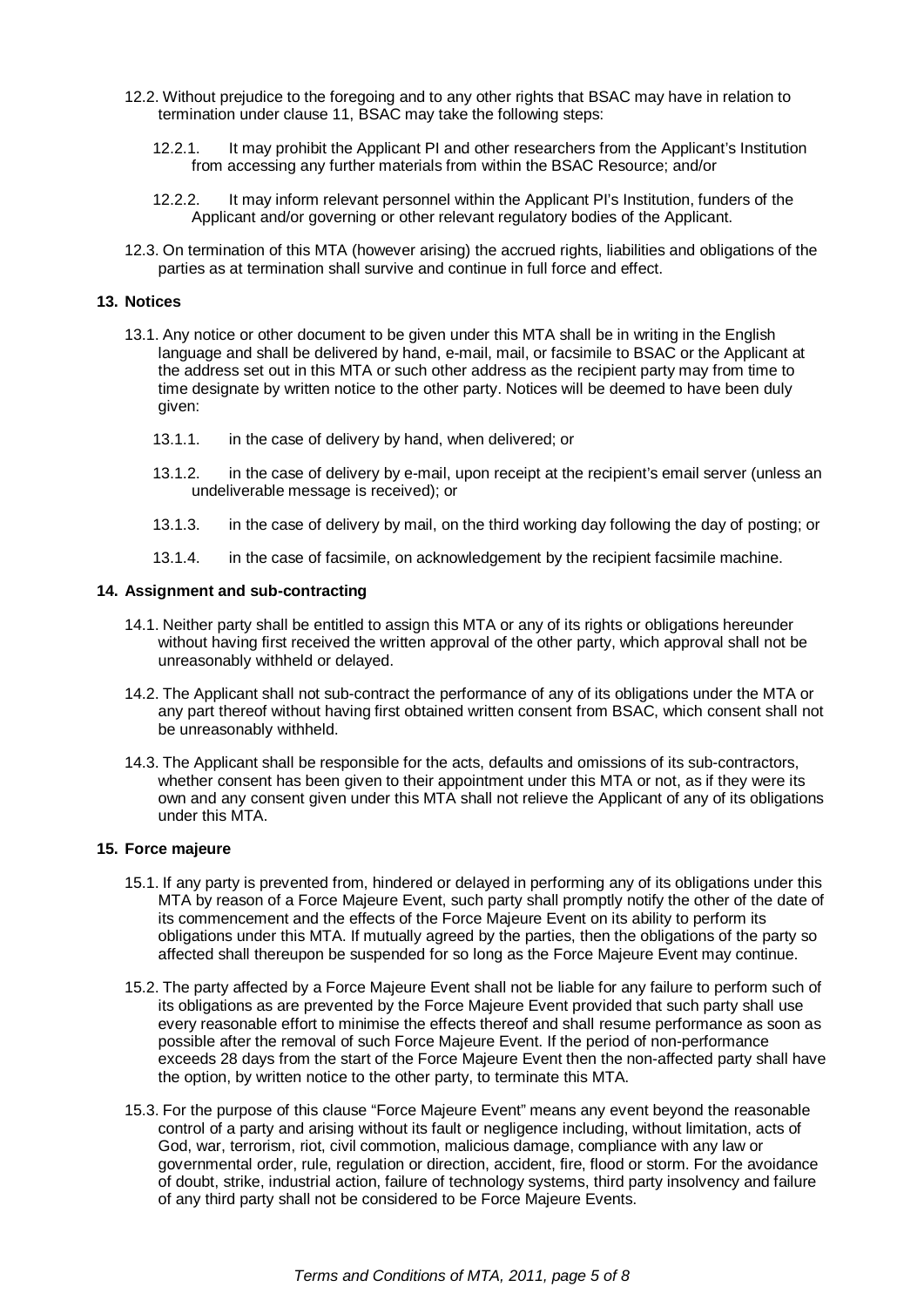15.4. The provisions of this clause 15 shall not affect any other right which either party may have to terminate this MTA.

### **16. Dispute resolution**

- 16.1. Either party may give the other party written notice of any dispute arising out of or in connection with this MTA (a "Dispute") not resolved in the normal course of business. Within five working days following delivery of such notice (a "Notice of Dispute"), a BSAC Representative and an Applicant Representative shall discuss by telephone or meet at a mutually acceptable time and place, and thereafter as often as they reasonably deem necessary, to exchange relevant information and to attempt to resolve such Dispute.
- 16.2. If any Dispute raised pursuant to clause 16.1 is not resolved by the parties' respective representatives within five working days of the Notice of Dispute, or such further period as the Parties shall agree in writing, then the Dispute shall be referred to appropriate senior executives of BSAC and the Applicant Institution. These senior representatives shall convene as soon as reasonably practicable (in person or by telephone) after such referral to discuss the Dispute in an attempt to resolve it.
- 16.3. If any Dispute remains unresolved ten working days following such referral, or such further period as the Parties shall agree in writing, either party may initiate non-binding mediation of the dispute in accordance with the Centre for Effective Dispute Resolution ("CEDR") Model Mediation Procedure. Unless otherwise agreed between the parties, the mediator will be nominated by CEDR.
- 16.4. The mediation will take place in London and the language of the mediation will be English. All negotiations related to this mediation are confidential and shall be treated as compromise and settlement negotiations. The Mediation Agreement referred to in the Model Procedure shall be governed by, and construed and take effect in accordance with the substantive law of England and Wales. The courts of England shall have exclusive jurisdiction to settle any claim, dispute or matter of difference which may arise out of, or in connection with, the mediation.
- 16.5. If the dispute is not settled by mediation within 30 days of commencement of the mediation or within such further period as the parties may agree in writing, the dispute shall be referred to and finally resolved by the Courts of England and Wales.
- 16.6. Nothing in this clause 16 shall serve to prevent either party from (a) seeking interim relief in the High Court of England and Wales or (b) from terminating this MTA.

# **17. General**

- 17.1. This MTA governs the relationship between the parties to the exclusion of any other terms and conditions and, together with any other document referred to in this MTA, constitutes the whole agreement between the parties in relation to the subject matter hereof.
- 17.2. If there is any conflict between the provisions of this MTA and any of the Annexes or related documents then the provisions of this MTA will apply.
- 17.3. Neither party shall assign the benefit and/or burden of this MTA or sub-contract any of its obligations hereunder without the prior written consent of the other, except as otherwise provided in this MTA.
- 17.4. Neither party shall be deemed to have waived any of its rights or remedies whatsoever unless the waiver is made in writing and signed by a duly authorised representative of that party. In particular, any delay or forbearance by either party, whether express or implied, in enforcing or exercising any of its rights or remedies hereunder, or any partial enforcement or exercise of any of its rights or remedies, shall not constitute a waiver of such right or remedy, nor shall it preclude or impair any other enforcement or exercise of that right or remedy.
- 17.5. No provision of this MTA is intended to be enforceable by any person who is not a party to this MTA and nor are any rights granted to any third party under statute or otherwise.
- 17.6. Nothing in this MTA shall create a partnership, joint venture or relationship of agency between the parties.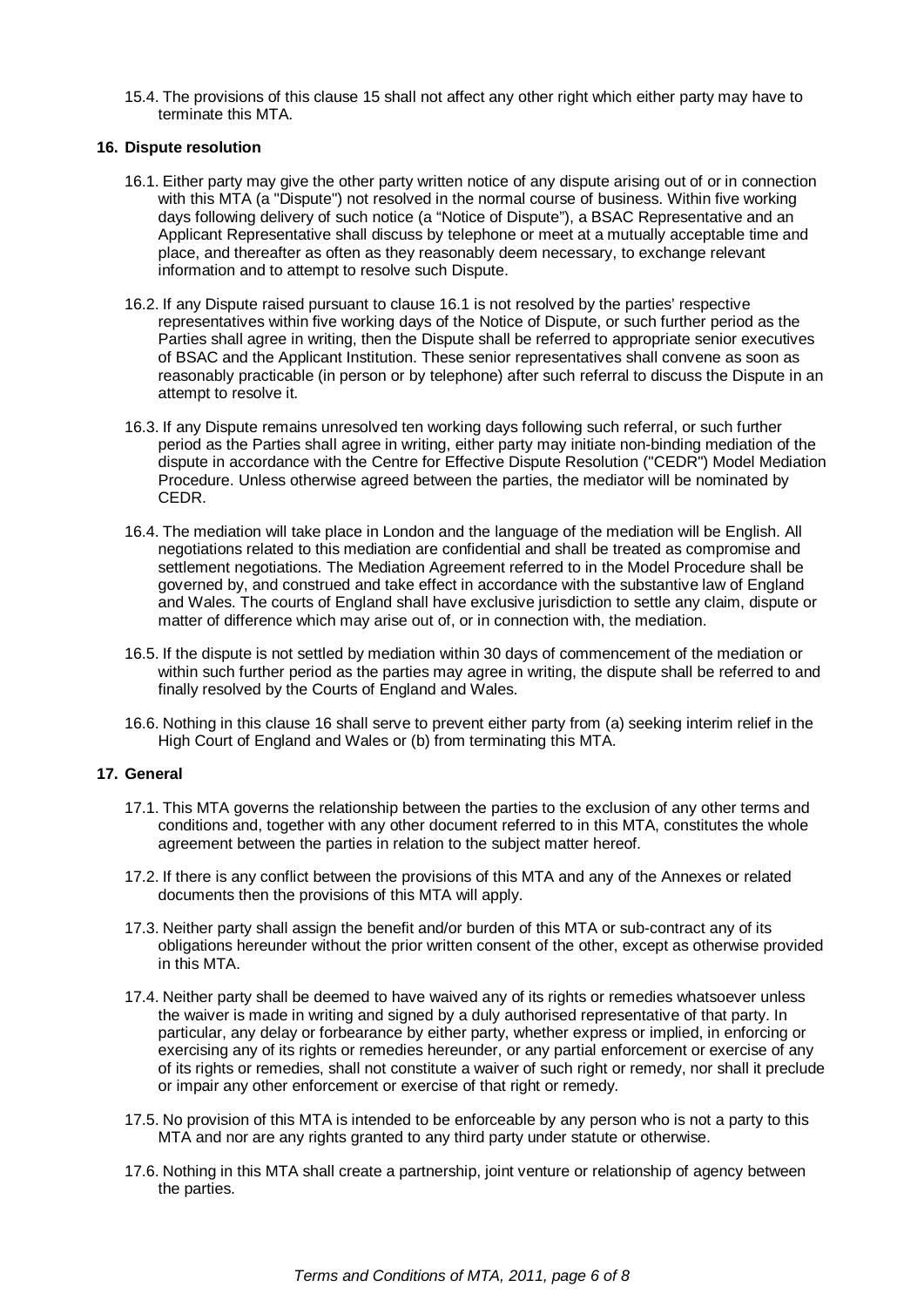- 17.7. If any provision of this MTA (or part of any provision) is found by any court or other authority of competent jurisdiction to be invalid, illegal or unenforceable, that provision or part-provision shall, to the extent required, be deemed not to form part of the MTA (or apply with the minimum modification necessary to make it legal, valid and enforceable where this is preferable for the parties) and the validity and enforceability of the other provisions of the MTA shall not be affected.
- 17.8. This MTA shall be governed by and construed in accordance with English law and, subject to clause 16 above, the parties irrevocably agree that the English courts shall have exclusive jurisdiction over any suit, action, proceedings or dispute arising out of, or in connection with, this **MTA**
- 17.9. All variations to this MTA must be agreed, set out in writing and signed on behalf of the parties before they take effect.

# **18. Definitions**

The following expressions used in this MTA shall have the meanings attributed to them below.

Applicant: the Applicant Institution and the Applicant Principal Investigator.

Applicant Institution: the institution making the Application for access in respect of the Approved Research Project.

Applicant Principal Investigator (PI): the Principal Investigator of the Approved Research Project.

Applicant Researcher: a researcher who is working with the Applicant PI on the Approved Research Project.

Approved Research Project: the research project initiated by the Applicant and approved by BSAC (specifically including any conditions or stipulations made by BSAC), summarised in Annex B.

BSAC Resource: the collection of bacterial isolates gathered in the BSAC Resistance Surveillance Project, and data related to those isolates which is owned by or licensed to the BSAC and available at the BSAC's discretion to the scientific and wider community.

Charges: the charges payable by the Applicant (which may include VAT) to access the Materials.

Completion of Approved Research Project: the date on which the Applicant represents that the findings of the Approved Research Project will be published (or as such date may be extended by BSAC).

Data: the data that are being supplied to the Applicant by BSAC pursuant to the Approved Research Project.

Effective Date: the date on which this MTA becomes effective, being the date when a fully-executed copy is received by BSAC.

Findings: the findings obtained by the analysis, synthesis and interpretation of the Results generated by the Applicant pursuant to the Approved Research Project.

Intellectual Property Rights: all present and future intellectual property rights including but not limited to patents, trade and service marks, design rights, copyright, database rights, trade secrets and know-how, in all cases whether registered or not or registerable, and including all registrations and applications for registrations of any of these and rights to apply for the same as well as any renewals, extensions, combinations or divisions thereof, rights to receive remuneration in respect of any of these and all rights and forms of protection of a similar nature or having equivalent or similar effect to any of these anywhere in the world.

Isolates: the bacterial isolates that are being supplied to the Applicant by BSAC pursuant to the Approved Research Project.

Materials: the Data and/or Isolates supplied by BSAC to the Applicant under this MTA.